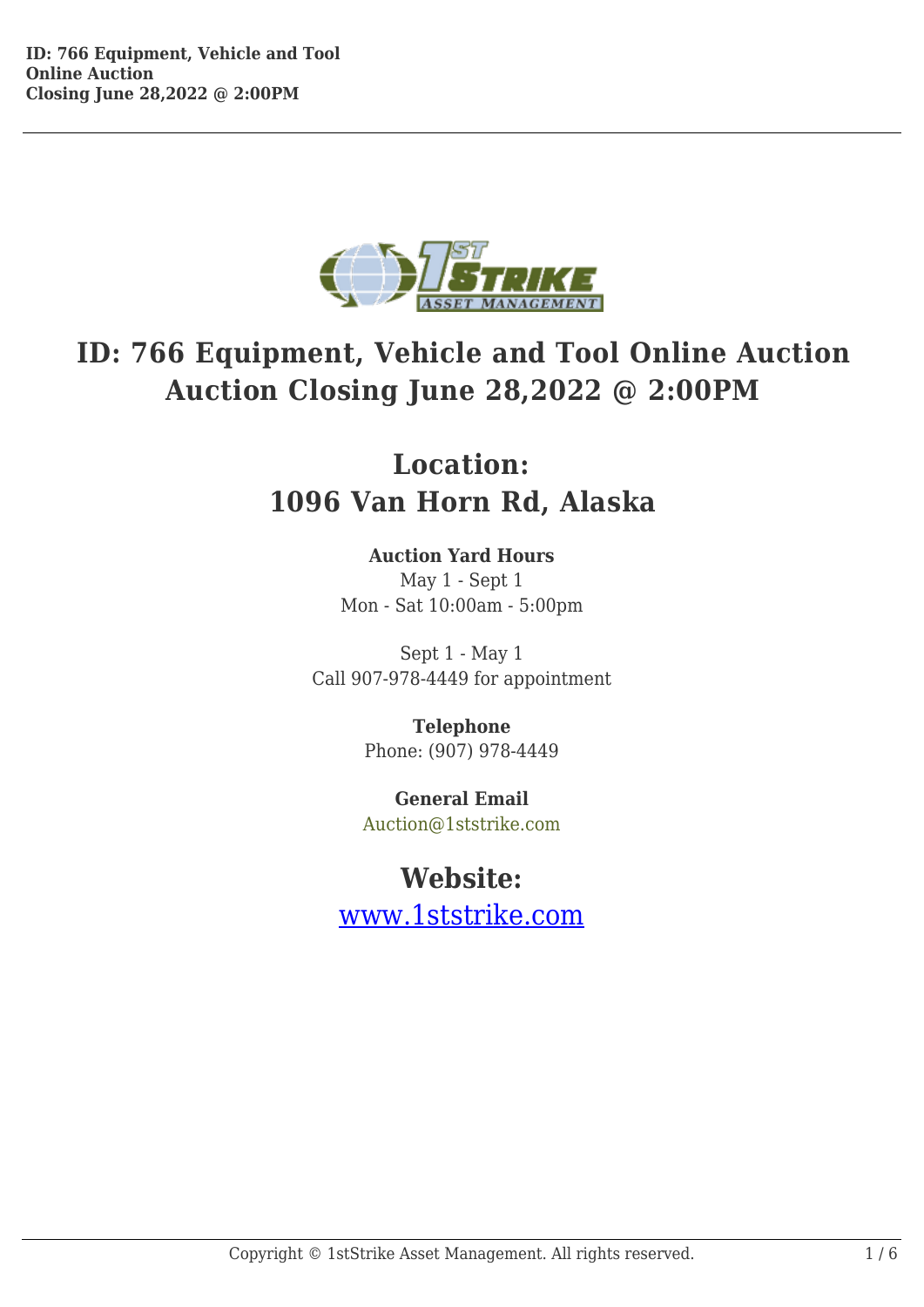| Lot | Description                                                                                                                                             |
|-----|---------------------------------------------------------------------------------------------------------------------------------------------------------|
| 11  | TOOL BOX, BLUEPOINT, 7 DRAWER BOTTOM BOX, 4 DRAWER TOP BOX. WITH CONTENTS                                                                               |
| 12  | TOOL BOX, MATCO, 6 DRAWER, WITH CONTENTS                                                                                                                |
| 13  | <b>WELDER, MILLER MILLERMATIC 251</b>                                                                                                                   |
| 14  | SNOW BLOWER, CRAFTSMAN MODEL: 536-886380, SELF PROPELLED, 12IN IMPELLER, 32IN AUGER                                                                     |
| 15  | 2 PALLETS. MISC, INCLUDING: TUBING, GARDEN HOSE REEL, RECEIVER HITCH BIKE RACK, EXERCISE<br><b>EQUIPMENT, BROKEN HUSKEY LADDER</b>                      |
| 16  | 2 PALLETS, MISC TOOLS, INCLUDING: 1EA AIRLESS SPRAYER, 115V ELECTRIC MOTOR, HAND CART,<br><b>IPLT MISC HOSES WITH QUICK CONNECT ENDS</b>                |
| 17  | 2 PALLETS. MISC TOOLS AND CAMP GEAR, INCLUDING: CHARBROIL PROPANE SMOKER, PROPANE<br>BURNER, ALUMINUM TRUCK BED TOOL BOX, CUTTING TORCH, HAND FUEL PUMP |
| 18  | EXHAUST FAN HOUSING, GREEHECK CUBE-240-20-X                                                                                                             |
| 19  | 2 PALLETS. MISC TOOLS AND HARDWARE. INCLUDING: FUEL CANS. SPRAY CANS. GLASS BLOCKS                                                                      |
| 20  | 1 BOX. MISC HEATER DUCTING                                                                                                                              |
| 21  | 1 BOX. MISC SHOP MANUALS, INCLUDING: CAT, MANITOWAC, KENWORTH, HITATCHI                                                                                 |
| 22  | 2 PALLETS. MISC HOSES AND FITTINGS, INCLUDING: WATER HOSE, HYDRAULIC HOSE, AIR HOSE,<br><b>AERO QUIP FITTINGS</b>                                       |
| 23  | 1 BOX. STRAPS, CHAINS, AND CHAIN BINDERS                                                                                                                |
| 24  | HYDRAULIC AUGER BIT, APPROX 6IN X 68IN, HEX DRIVE SHAFT                                                                                                 |
| 26  | 1 PALLET. MISC TOOLS, INCLUDING: 1EA FLAMABLE MATERIAL STORAGE CABINET, 1EA LINCOLN<br>POWER MIG 210 WELDER, 1EA PNEUMATIC FLOOR JACK                   |
| 27  | HARDWARE CABINET, EOUIPTO, 8-DRAWER, 37IN WIDE X 20IN DEEP X 59IN TALL                                                                                  |
| 28  | TOOL CART, JOBMASTER MODEL 44, DOUBLE DOOR 4-DRAWER                                                                                                     |
| 29  | TOOL CART, KNAACK, DOUBLE DOOR, 4-DRAWER                                                                                                                |
| 31  | HARDWARE CABINET, STANLEY VIDMAR 7-DRAWER, 30IN WIDE X 28IN DEEP X 44IN TALL                                                                            |
| 32  | HARDWARE CABINET, EQUIPTO, 12 - DRAWER, 30IN WIDE X 28IN DEEP X 59IN TALL                                                                               |
| 33  | 1 PALLET. 2EA CABINETS, INCLUDING: 1EA LOCKING VAN CABINET, 1EA EQUIPTO HARDWARE<br>CABINET, 9-DRAWER, 30IN WIDE X 28IN DEEP X 59IN TALL, DAMAGED       |
| 34  | SHOP CART, WITH CONTENTS, INCLUDING: GROENVELD AUTOMATIC GREASE SYSTEM, 18V GREASE<br><b>GUN. MISC PARTS</b>                                            |
| 35  | HARDWARE CABINET, STANLEY VIDMAR, 9-DRAWER, 30IN WIDE X 22IN DEEP X 59IN TALL                                                                           |
| 36  | HARDWARE CABINET, EQUIPTO, 18-DRAWER, 30IN WIDE X 29IN DEEP X 59IN TALL                                                                                 |
| 37  | AC RECOVERY CART, SPX ROBINAIR COOL TECH 34700 Z, 115V SINGLE PHASE                                                                                     |
| 38  | 1 BOX, MISC TOOLS, INCLUDING: CARGO NETS, 2EA SNAP-ON DIESEL TUNE UP SET MODEL PB25                                                                     |
| 39  | WALL CABINET WITH MISC HYDRAULIC FITTINGS                                                                                                               |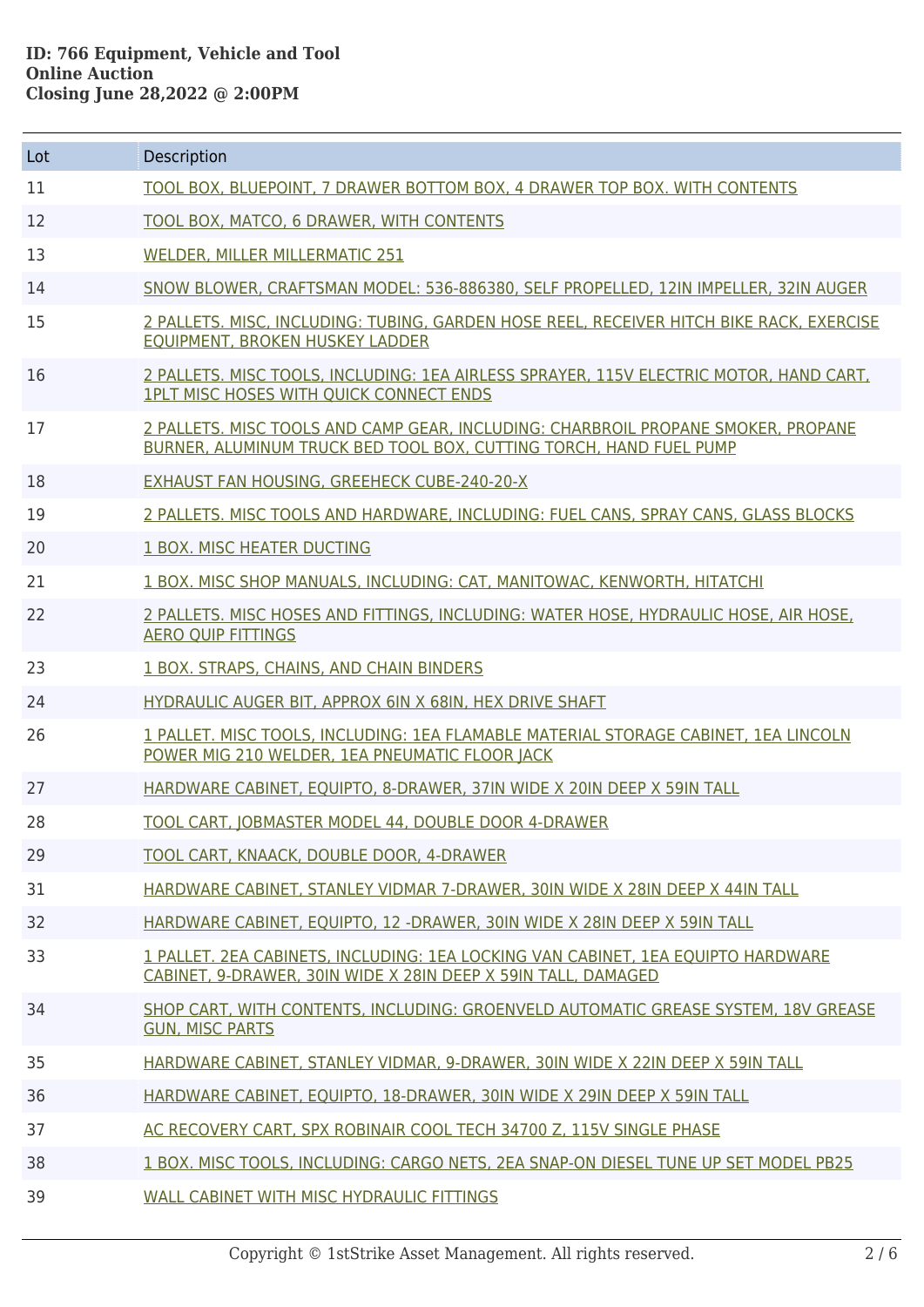| 40 | 1 BOX. MISC TOOLS AND PARTS, INCLUDING: CAT ELECTRIC HYDRAULIC PRESS PART# 2 P-5550,<br><b>HYDRAULIC HOSES, AIR HOSES</b>                           |
|----|-----------------------------------------------------------------------------------------------------------------------------------------------------|
| 41 | PARTS WASHER, SMART WASHER MODEL 08-2, 110V SINGLE PHASE                                                                                            |
| 42 | 1 PALLET. MISC RADIO TOWER COMPONENTS, INCLUDING: 6EA MAST SECTIONS, 10FT, GALVANIZED<br><b>STEEL, 2EA BASES</b>                                    |
| 43 | 1 BOX. MISC SHOP CONSUMABLES, INCLUDING: 8IN GRINDING WHEELS, NORTON 9IN 36-GRIT<br>GRINDING DISC, 9IN CUTTING AND GRIND WHEELS, 2IN FLAPPER WHEELS |
| 44 | UPRIGHT COMPACTOR, WACKER BS 600, 80CC GAS MOTOR, UNKNOWN MECHANICAL PROBLEMS                                                                       |
| 45 | VEHICLE LIFT, GRAND, 4-POST, SINGLE PHASE 2HP ELECTRIC HYDRAULIC PUMP                                                                               |
| 46 | <b>MAP OR CHART CABINET</b>                                                                                                                         |
| 47 | 4 EACH. STEEL PRESSURE TANKS, KIDDIE FIRE RETARDANT                                                                                                 |
| 48 | 3 EACH. STEEL PRESSURE TANKS, KIDDIE FIRE RETARDANT                                                                                                 |
| 49 | 3 EACH, STEEL PRESSURE TANKS, KIDDIE FIRE RETARDANT                                                                                                 |
| 50 | 2 EACH. PORTABLE LIGHT TOWERS, CEP, 120V AC                                                                                                         |
| 51 | 2 EACH. PORTABLE LIGHT TOWERS, CEP, 120V AC                                                                                                         |
| 52 | 1 ASSORTMENT. TOOLS, 1EA STHIL GAS CUTOFF SAW, 1EA STIHL LEAF BLOWER, 1EA TE1500-AVR                                                                |
| 53 | 1 ASSORTMENT. TOOLS, 1EA HILTI TE1500-AVR, 1EA MAX REBAR TIER, 1EA HITACHI VB16Y REBAR<br><b>BENDER, 1EA COMPRESSOR</b>                             |
| 54 | SNOW BLOWER, TROY BUILT STORM TRACKER 2690 XP, SELF PROPELLED, TRACKED, GAS MOTOR                                                                   |
| 55 | AIR COMPRESSOR, SANBORN MODEL B165B500-25 SN:R0330735                                                                                               |
| 56 | 1 CRATE. MISC STRAPS AND BINDERS                                                                                                                    |
| 57 | 1 BOX. ASSORTED RIGGING AND CABLE                                                                                                                   |
| 58 | 1 BOX. ELECTRIC EXHAUST FAN, 2HP, SINGLE-PHASE ELECTRIC MOTOR, WITH FLEXIBLE DUCTING                                                                |
| 59 | PLATE COMPACTOR, MASALTA MS330 WALK BEHIND, LONCIN 389CC ENGINE, 550LBS, UNKNOWN<br>MECHANICAL PROBLEMS SN:   FMAM  JASOND                          |
| 60 | PLATE COMPACTOR, MULTIQUIP MIKASA MVC-88VGHW, HONDA GX160 POWERED                                                                                   |
| 61 | GENERATOR, HOMELITE ULTRAMATIC 120/240VAC, HONDA 8HP                                                                                                |
| 62 | 1 ASSORTMENT. MISC SHOP ITEMS, 3EA ICE AUGER BITS, BULBS, ELECTRIC HEATER, WELDING ROD<br><b>OVEN, SHOVELS</b>                                      |
| 63 | MO RAMMER COMPACTOR MTX60HD. ITEM APPEARS UNUSED HRS:.2                                                                                             |
| 64 | 2 EACH. WATER PUMPS, 5X4, 450GPM AT 50FT, 10HP 230/460 3-PHASE                                                                                      |
| 65 | WATER PUMP, CORNWELL PUMP CO ES-CP41, KUBOTA ENGINE, 4IN HRS:534                                                                                    |
| 66 | FMC VEHICLE LIFT, ELECTRIC HYDRAULIC                                                                                                                |
| 67 | SCISSOR LIFT, MANLIFT INC MSM25B, 19FT MAX PLATFORM HEIGHT SN:0711433                                                                               |
| 68 | <b>FUEL TANK, SKID MOUNTED</b>                                                                                                                      |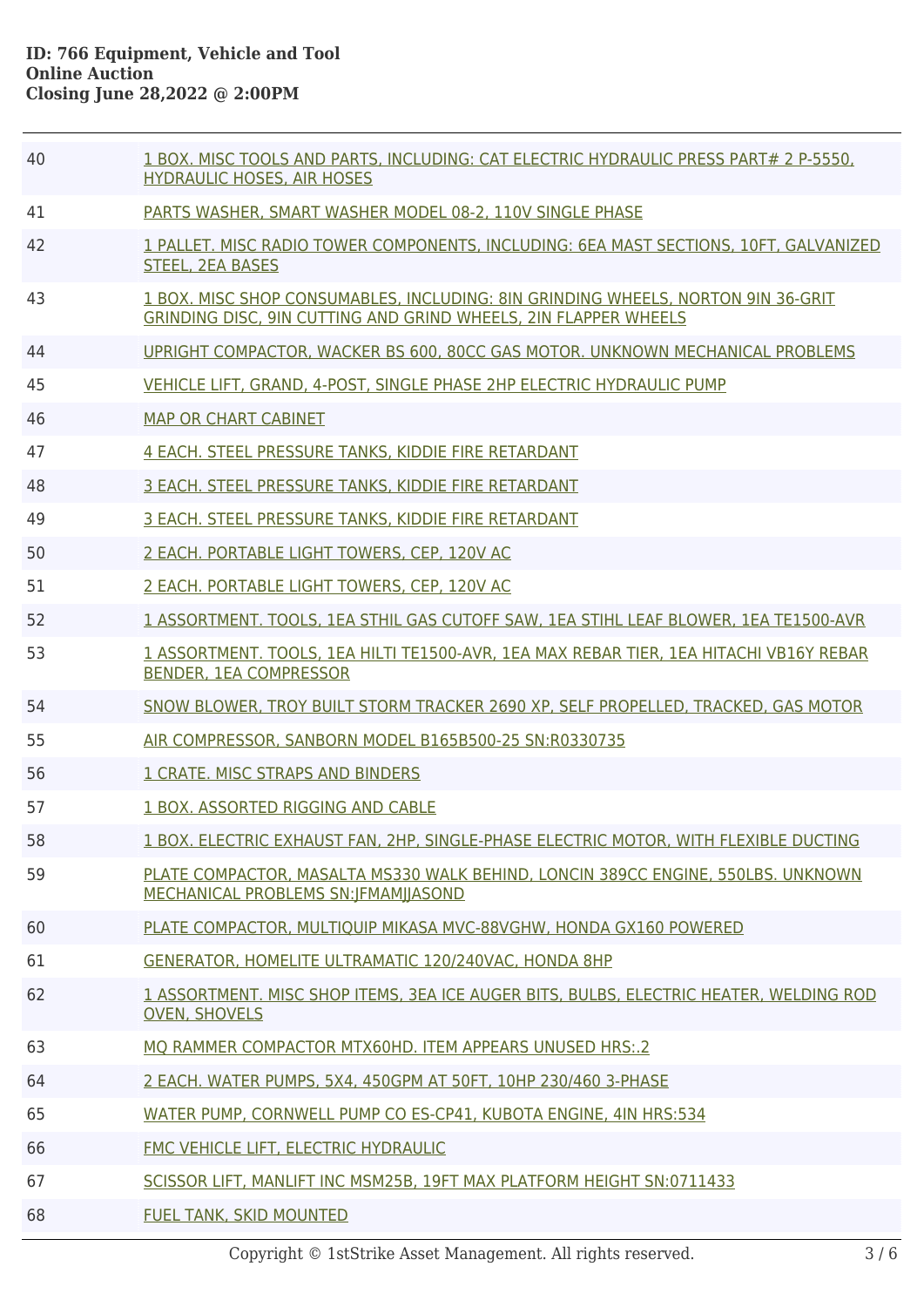| 69  | OVERHEAD TROLLEY LIFT, YALE LRG-D-182535, 3TON CAPACITY                                                                                                                                                                     |
|-----|-----------------------------------------------------------------------------------------------------------------------------------------------------------------------------------------------------------------------------|
| 70  | 1 ASSORTMENT. PUMP, HOSE FITTINGS, 1EA 2IN HONDA PUMP, 1EA 2IN SUCTION HOSE, MISC<br>DISCHARGE HOSES, CAM LOCK FITTING, SUCTION SCREEN                                                                                      |
| 71  | 1 ASSORTMENT. MISC CAMP ITEMS, 1EA MEDICAL PACK, 1EA 10FT X 10FT SHELTER, RAINGEAR, WOK<br><b>AND STOVE</b>                                                                                                                 |
| 72  | 1 ASSORTMENT, SHOP ITEMS, WORK LIGHTS, LEVELS, LARGE BEARINGS, HARDWARE, GOLD PANS                                                                                                                                          |
| 73  | 1 ASSORTMENT. SHOP ITEMS, 1EA NEW 15GPM 12VDC FILRITE PUMP, HAND TOOLS, RIGID TOOL BOX,<br><b>WRENCHES, TROWLES</b>                                                                                                         |
| 74  | FINE GOLD SHAKER WASH TABLE, GOLD CUBE                                                                                                                                                                                      |
| 75  | 1 ASSORTMENT, SHOP TOOLS, 1EA MIG WELDER, MILLER 252, 200/230 VAC SINGLE PHASE, 1EA TOOL<br>BOX, WITH TOOLS, HARDWARE, REGULATOR                                                                                            |
| 76  | 1 ASSORTMENT, CAM LOCK FITTINGS AND FLANGES, PUMP IMPELLER                                                                                                                                                                  |
| 77  | 5 EACH. TRAILER JACKS, BULLDOG                                                                                                                                                                                              |
| 78  | 1 ASSORTMENT, LANDSCAPE TOOLS, 9EA SHOVELS, 1EA POST HOLE DIGGER, 2EA ROCK BARS, 1EA<br><b>WEEDEATER</b>                                                                                                                    |
| 100 | HEATER, TIOGA MODEL IDF2SCO, 600,000BTU, SINGLE AXLE TRAILER MOUNTED. PARTS MISSING. NO<br><b>GENERATOR SN:900333384</b>                                                                                                    |
| 101 | TRACTOR, ALLIS-CHALMERS. 4 CYLINDER GAS                                                                                                                                                                                     |
| 102 | 2008 HARLEY DAVIDSON FXDB DYNA STREET BOB, 96CI, STRETCHED FRONT FORKS WITH<br>WINDSHIELD, SADDLE BAGS, VANCE & HINES EXHAUST SN:1HD1GX4168K342790 MI:33305                                                                 |
| 103 | SNOW MACHINE SLED, 10FT 4IN LONG X 3FT 4IN WIDE, PINTLE TOW HITCH                                                                                                                                                           |
| 104 | 1991 AIR BOAT, ALUMINTECH, 18FT WITH 2FT BOW EXTENSION, 7FT6IN BEAM, GM 454CI ENGINE,<br>FUEL INJECTED, POWER SHIFT PRODUCTION 4-BLADE CARBON FIBER PROP, TANDEM AXLE ROMAN<br><b>TRAILER. CONTROLLER IN OFFICE HRS:314</b> |
| 105 | UTILITY TRAILER, 2007 M1101, 7FT X 7FT ALUMINIUM BED, SINGLE AXLE, 1940LB CAPACITY SN:10564                                                                                                                                 |
| 106 | BOAT, 2000 HARBERCRAFT, 5.7L MARINE POWER INBOARD, MODEL 15.7V-NW, KODIAK JET DRIVE,<br>STOMP GRATE, ALUMINUM HULL, WITH SINGLE AXLE EZ LOAD TRAILER SN:OBSY1301A000                                                        |
| 109 | LIGHT PLANT, WANCO HRS: 4698                                                                                                                                                                                                |
| 110 | 2007 JEEP COMPASS LIMITED, 2.4L, FRONT WHEEL DRIVE, 4-DOOR, HATCH BACK<br>SN:1 8FT57W007D145396 MI:233954                                                                                                                   |
| 111 | 2005 CHRYSLER 300, 5.7L HEMI, 4-DOOR. UNKNOWN MECHANICAL PROBLEMS, ELECTRICAL ISSUES<br>SN:2C3LA63H46H199285 MI:284685                                                                                                      |
| 112 | 1979 DODGE D20 CUSTOM 200, 318, AUTOMATIC TRANSMISSION, RWD, REGULAR CAB, 8FT SERVICE<br>BED. NO TITLE SN:D24JE9S251579 HRS:UNK MI:69236                                                                                    |
| 113 | 1971 MERCURY MONTEGO MX SN:1H06H541477 MI:65591                                                                                                                                                                             |
| 114 | 1999 SUBARU FORESTER, 2.5L, AWD, 4-DOOR SN:JF1SF6357XG717570 MI:235050                                                                                                                                                      |
| 115 | <b>JOBSITE TOOL BOX, KNAACK STORAGE MASTER MODEL 89, STEEL CONSTRUCTION</b>                                                                                                                                                 |
| 116 | JOBSITE TOOL BOX, KNAACK STORAGE MASTER MODEL 89, STEEL CONSTRUCTION                                                                                                                                                        |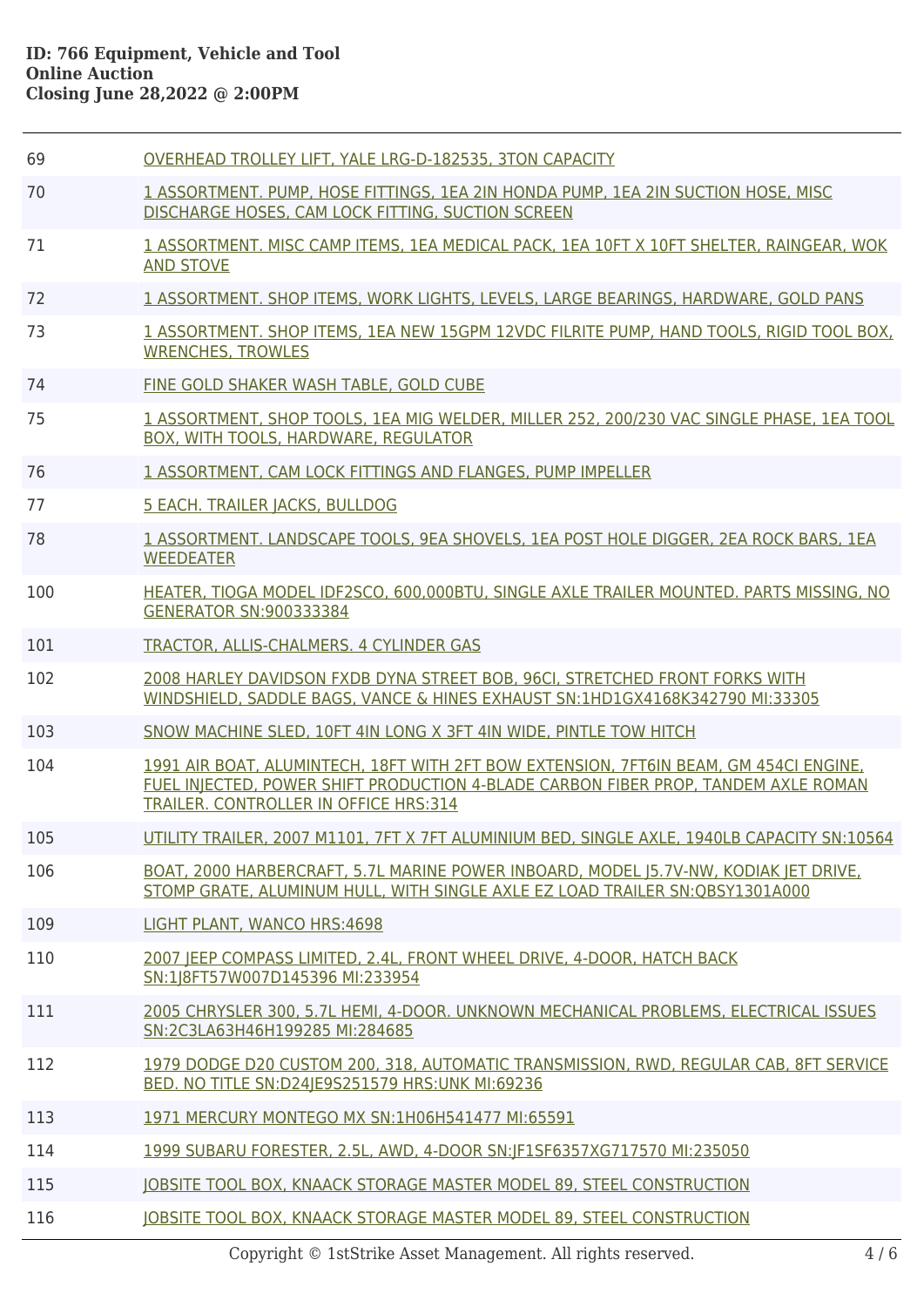| 117 | JOBSITE TOOL BOX, KNAACK JOB MASTER MODEL 4824, STEEL CONSTRUCTION, CASTER MOUNTED                                                       |
|-----|------------------------------------------------------------------------------------------------------------------------------------------|
| 118 | JOBSITE TOOL BOX, ENERPAC TOOL GUARD, STEEL CONSTRUCTION                                                                                 |
| 119 | HORIZONTAL BAND SAW, 3/4HP, 115V SINGLE-PHASE ELECTRIC MOTOR, APPROX 15IN CUT WIDTH                                                      |
| 120 | GAS POWERED FAN, TEMPEST POWER BLOWER, TECUMSEH GAS MOTOR                                                                                |
| 121 | SPACE HEATER, MASTER, 15000BTU, 115V, DIESEL FIRED                                                                                       |
| 122 | <b>RIGID NO 246 PIPE CUTTER</b>                                                                                                          |
| 130 | FLUID STORAGE CUBE, 330GAL, SKID MOUNTED                                                                                                 |
| 131 | 1 PALLET, MISC TRUCK ACCESSORIES, INCLUDING: 1EA HEATER TUNNEL, 1EA RECEIVER HITCH<br><b>CARGO RACK</b>                                  |
| 132 | 1 PALLET. TIRES, INCLUDING: 4EA COOPER WEATHER-MASTER 215/60 R16, STUDDED, 4EA<br>GOODYEAR WRANGLER LT235/75 R15 WITH 5-LUG WHEELS       |
| 133 | 2 PALLETS. HARDWARE, INCLUDING: NAILS, AMMO CANS                                                                                         |
| 134 | 1 PALLET. MISC HARDWARE, INCLUDING: ROPE, NAILS, AMMO CANS                                                                               |
| 135 | 1 PALLET, MISC TOOLS AND HARDWARE, INCLUDING; ROPE, FUEL HOSE, ROLLERS, AMMO CANS,<br><b>NAILS</b>                                       |
| 136 | 1 PALLET. MISC TOOLS AND HARDWARE, INCLUDING: ROPE, 3.5HP BRIGGS & STRATTON MOTOR,<br><b>GREASE PUMPS, ALUMINUM ROLLERS</b>              |
| 137 | HARDWARE CABINET, STANLEY VIDMAR 10-DRAWER, 30IN WIDE X 27 1/2IN DEEP X 59IN TALL, STEEL<br><b>CONSTRUCTION</b>                          |
| 138 | STORAGE SHELF, 48IN WIDE X 24 1/2 IN DEEP X 65IN HIGH, STEEL CONSTRUCTION, 4-SHELF WITH<br><b>BOTTOM BOX</b>                             |
| 139 | JOBSITE TOOL BOX, KNAACK JOB MASTER MODEL 129, STEEL CONSTRUCTION                                                                        |
| 140 | PIPE RACK, APPROX 5FT X 5FT 6IN WITH 3EA 36IN TALL COMPARTMENTS                                                                          |
| 141 | 1 PALLET. MISC RIGGING AND STRAPS, INCLUDING: SNATCH BLOCK, CABLE SLINGS, CHAIN BINDERS,<br><b>BINDER PARTS</b>                          |
| 142 | 2 EACH. HOUSE KEEPING CARTS, RUBBER MAID                                                                                                 |
| 143 | 2 EACH. CARTS, INCLUDING: 1EA RUBBERMAID TIP DUMPSTER, 1EA ECO LAB LINNEN CART                                                           |
| 144 | 1 ASSORTMENT. SHOP TOOLS, INCLUDING: 1EA WELDING TABLE, 54IN X 46IN X 41IN HIGH, STEEL<br>CONSTRUCTION, 1EA STEEL CART, 30IN X 30IN BASE |
| 145 | 2 EACH. STEEL GANTRY, APPROX 76IN HIGH X 55IN WIDE, CASTER MOUNTED                                                                       |
| 146 | 1 PAIR. PIPE STANDS, APPROX 51IN WIDE X 41IN HIGH, STEEL CONSTRUCTION                                                                    |
| 147 | 1 PAIR. PIPE STANDS, APPROX 51IN WIDE X 41IN HIGH, STEEL CONSTRUCTION                                                                    |
| 148 | STEEL PIPE RACK, 3-SHELF, DOUBLE SIDED, APPROX 68IN WIDE X 56IN DEEP X 67IN HIGH                                                         |
| 149 | STEEL PIPE RACK, 3-SHELF, DOUBLE SIDED, APPROX 68IN WIDE X 56IN DEEP X 67IN HIGH                                                         |
| 150 | STEEL PIPE RACK, 3-SHELF, DOUBLE SIDED, APPROX 68IN WIDE X 56IN DEEP X 67IN HIGH                                                         |
|     |                                                                                                                                          |